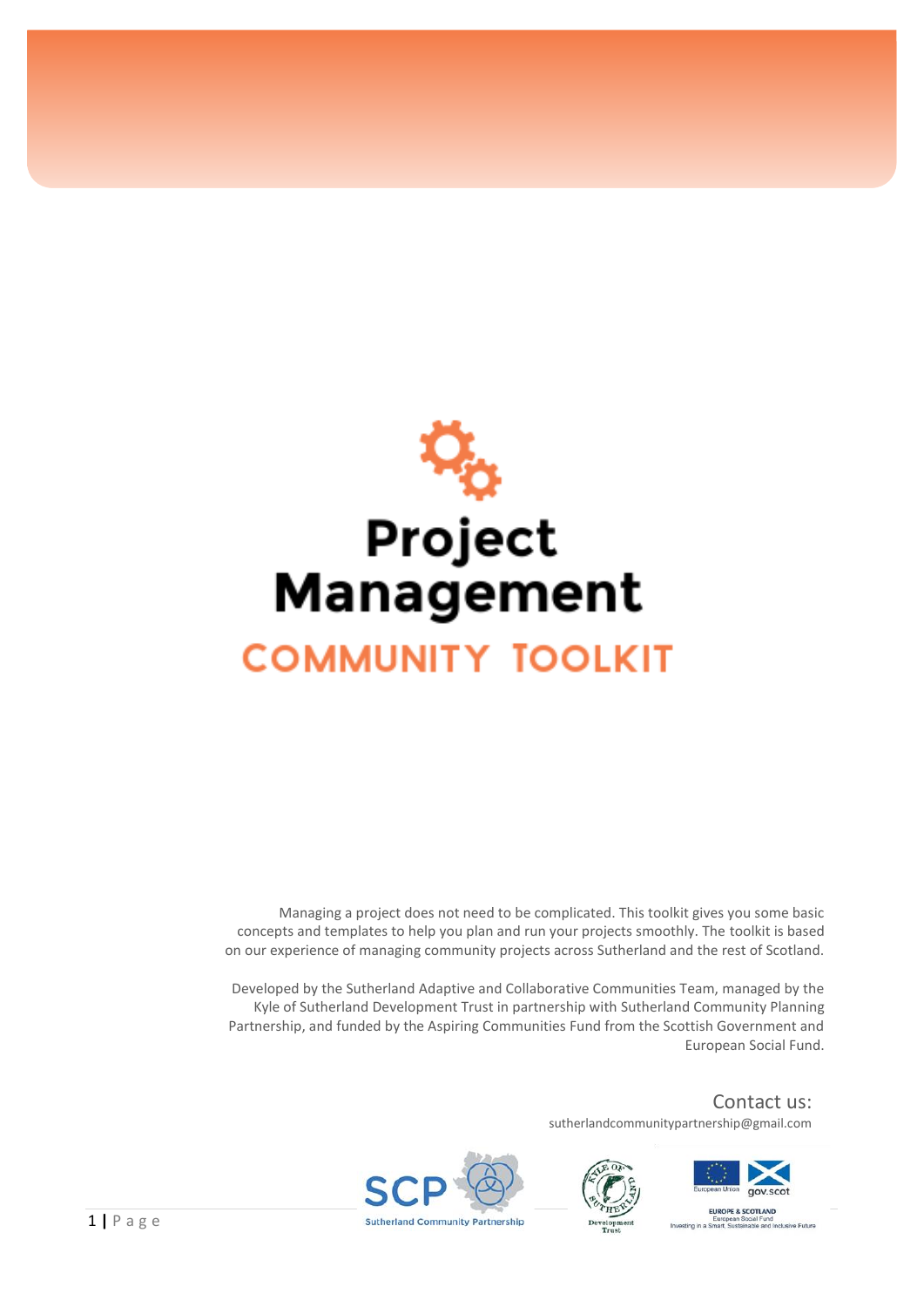## Introduction

Welcome to the Community Project Management Toolkit! Like all good toolkits, this document should be thought of as a set of tools that can be used together to fulfil a range of purposes. You do not need to use all of them for every project, and sometimes you can adapt them to suit a specific area of work. We hope these tools will make your role working on community projects easier, and allow you to move more quickly and efficiently.

Being part of a community<sup>1</sup> places you in the perfect position to recognise when opportunities arise to help people in need, overcome challenges or to develop something new. The problem is, responding to opportunities or meeting a need often falls to voluntary efforts.

Convincing the funders and public agencies, that you might need to collaborate with, that you or your group can get the work done often hinges on how well you can present a plan at the early stages.

Even for the most organised among us, this can be a daunting task and so the Sutherland Adaptive and Collaborative Communities project team wanted to help break it down and share some tips on how to get started. We have managed projects of all shapes and sizes over the years and we have been trained in some of the well-known techniques. We know that these techniques can be like using a sledge- hammer to crack a nut when planning a modest community project. So, we have adapted what we know into some simple templates that are more appropriate to the type of projects usually managed by communities and volunteers.

#### **The toolkit contains:**

- Community Project Model
- Explanation of Project Roles and what they are for
- Section on who should be involved
- Setting objectives
- Suggested Project Stages
- Project Plan template
- Project Progress Report template

These materials are intended to simplify things like reporting and measuring successes and give you an idea of the people you need to get involved. Take whatever you need and what is appropriate for you. You do not have to use all the ideas and templates for every project.

Throughout the Project Management Community Toolkit we have used an example of developing a Community Garden project, we hope this project is relatable to communities across Sutherland and brings the toolkit to life for you.

We hope this toolkit will help you to show funders and partners that you are well prepared, but also that it will help make projects easier, reducing workloads and volunteer burnout.

<sup>&</sup>lt;sup>1</sup> A community is a social unit (a group of living things) with commonality such as norms, religion, values, customs, or identity. **Communities** may share a sense of place situated in a given geographical area (e.g. a country, village, town, or neighbourhood) or in virtual space through communication platforms. (Wikipedia)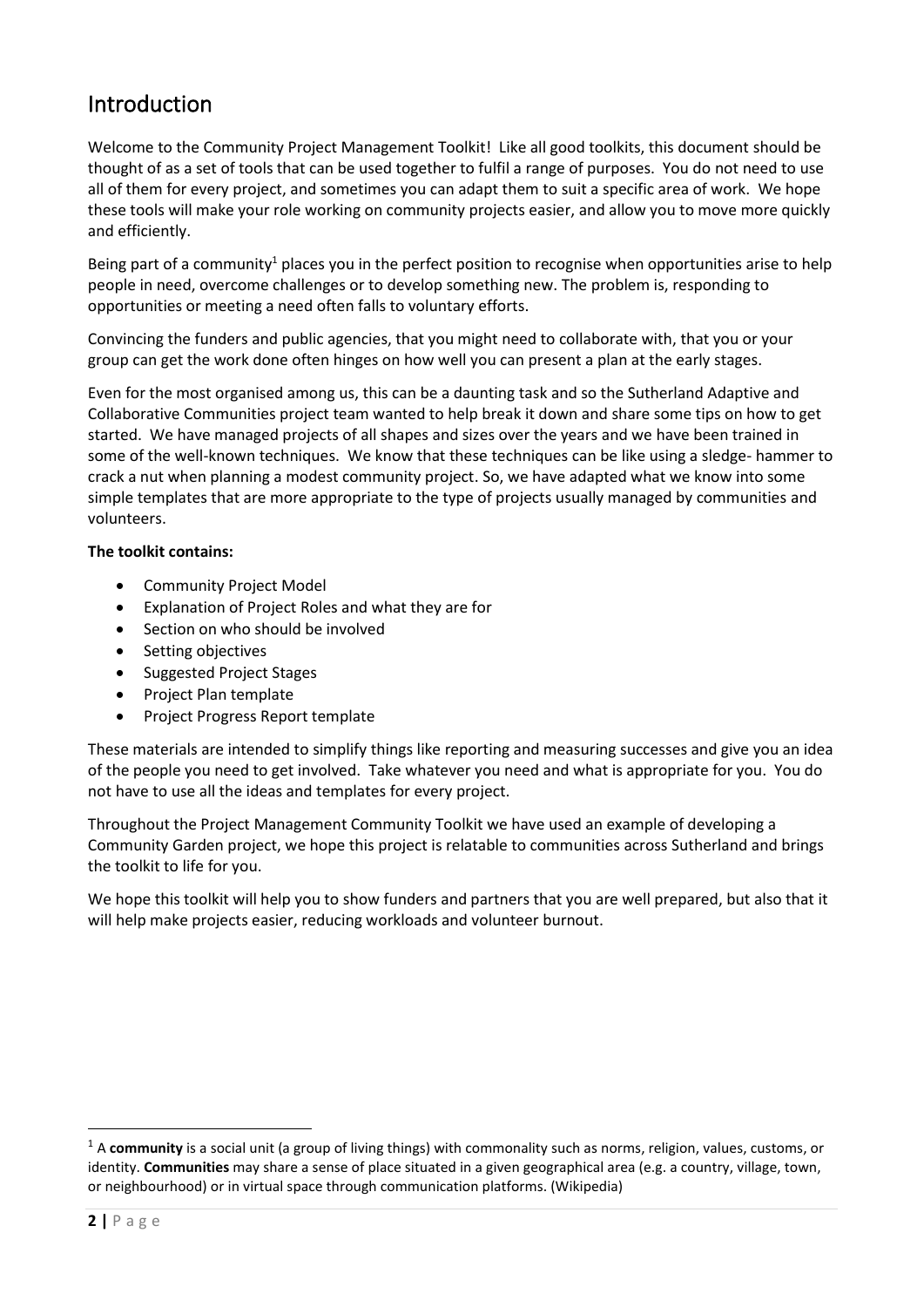# Community Project Model

The hour-glass diagram below shows the Project Manager, the person who takes charge of organising everything, in the centre of two groups of people. The group of people who do the work are in the 'Project Working Group' and the people who have responsibility for, and oversight of the project are in the 'Project Management Group'. Read more about the roles in each group in the next section.

The circles shaded **blue** indicate roles that need a level of 'expert knowledge' and the circles shaded **orange** indicate roles that need to understand 'community need'. The **green** circle indicates 'supporting' roles.



#### **Expert Knowledge**

The people in these roles are the experts in their area. From people with technical skills like website design or building development, to people with first-hand experience of living in a particular community or accessing or running a particular service, for example, a community garden. They might be highly qualified, traditional 'experts', like a professional gardener, or their qualifications might be lived experience of using what the project is trying to achieve, like working with local soils or landowners. They are essential because they can do or have knowledge of the technical side of the project.

#### **Community Need**

The people in these roles represent the community need or a particular demand. They have a good sense of why the project is needed based on experience, knowledge or evidence gathering in the case of funders. These people would understand the requirements of the community, to continue with the community garden example, what should be grown, who is likely to get involved and their specific needs. They may be a cross section of people from the community or representatives from additional community groups and organisations.

#### **Supporting Roles**

The people in these roles are those who will offer additional support to the project. They will not be required for all projects and can include those who may be recruited (paid or voluntary) to deliver the project. Examples of a Supporting Role may be a representative from another community sharing their experience of setting up a new community garden.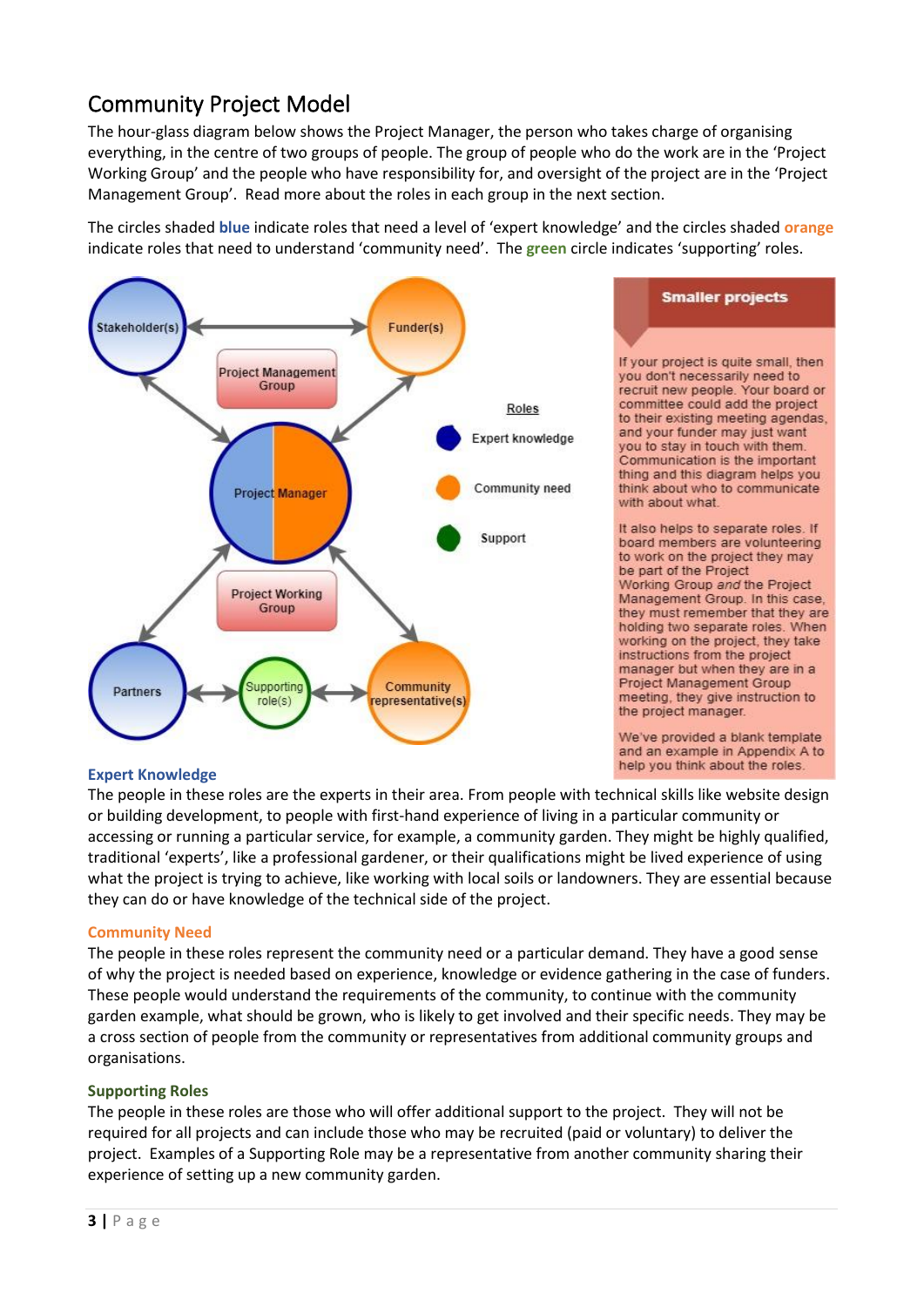## Project Roles

### Project Management Group

The Project Management Group is the starting point of a project. They decide the best approach to get the best results. The buck stops with them, so they will want to know how any money is being spent, that the work is on schedule and if are there any problems. This Group is accountable for the project and the stages involved. We think it is helpful to think of all projects, big or small, in the following stages:

- Before you start
- Initial research
- Funded preparation
- Do the work!
- Finishing up
- Reflect

Read more about the Project Stages on page [7.](#page-6-0)

The Project Management Group is made up of the key stakeholders (e.g. your organisation's board and representatives of other organisations you need to work with to get the work done) and the funders of the project. The Project Manager is appointed by the Project Management Group at the 'Funded preparation' stage. The group meet as often as necessary, there are no rules for how they should meet, just use common sense, and adopt a schedule appropriate to your project. If the project is very small, adding it to the agenda at ordinary meetings may be enough. If the project is quite big then consider having a separate Project Management Group meetings (which may just be a sub-group of your board/committee). Funders may not want to attend regular meetings and may be happy to have a regular email or phone call updates.

#### **Funder(s)**

For projects which require financial support the Funder (or sponsor) must be identified at the 'Initial research' stage of project development (you should research funders whose objectives fit with yours at the 'Before you start' stage). It is important to build a relationship with the Funder to understand their wishes and to reach an agreement on how you will get your results with their financial support. This will save time in the long run. Funders want your project to succeed but they must ensure their money is spent responsibly and so they will aim to strike a balance. Make sure any issues that might end up requiring extra resource or budget are raised as soon as possible and involve them in decision making.

#### **Stakeholder(s)**

The Stakeholder(s) are the core strategic decision makers for the project, including your own organisation. They are the people who will make a commitment to work together to get the best results possible and achieve the outcomes promised to the community and the funders. Stakeholders may be from all sectors – public, private or third. The Stakeholders will help interpret the needs of the Funder and communicate these to the Project Manager and provide strategic direction for the project. Stakeholders will include the manager or chair or equivalent of an organisation; officers from public sector agencies; or representatives from private businesses for example. These individuals have a non-financial a 'stake' in the project.

#### **Project Manager**

The Project Manager is the core link between the Project Management Group and the Project Working Group. We recommend this role is assigned to just one person, rather than shared between several people, as this can lead to confusion, makes work harder to coordinate and slows everything down. Appointed by the Project Management Group the role of the Project Manager can be a paid or voluntary position, but the important thing is they are empowered to lead the work and make decisions. They are responsible for making sure the project does what it sets out to do and that everything is completed on time and within budget. The Project Manager will lead the strategic and practical directions of the project. They make day to day decisions and manage any Project Officers if the project requires them. The Project Manager reports progress to the Project Management Group and is actively involved in the Project Working Group.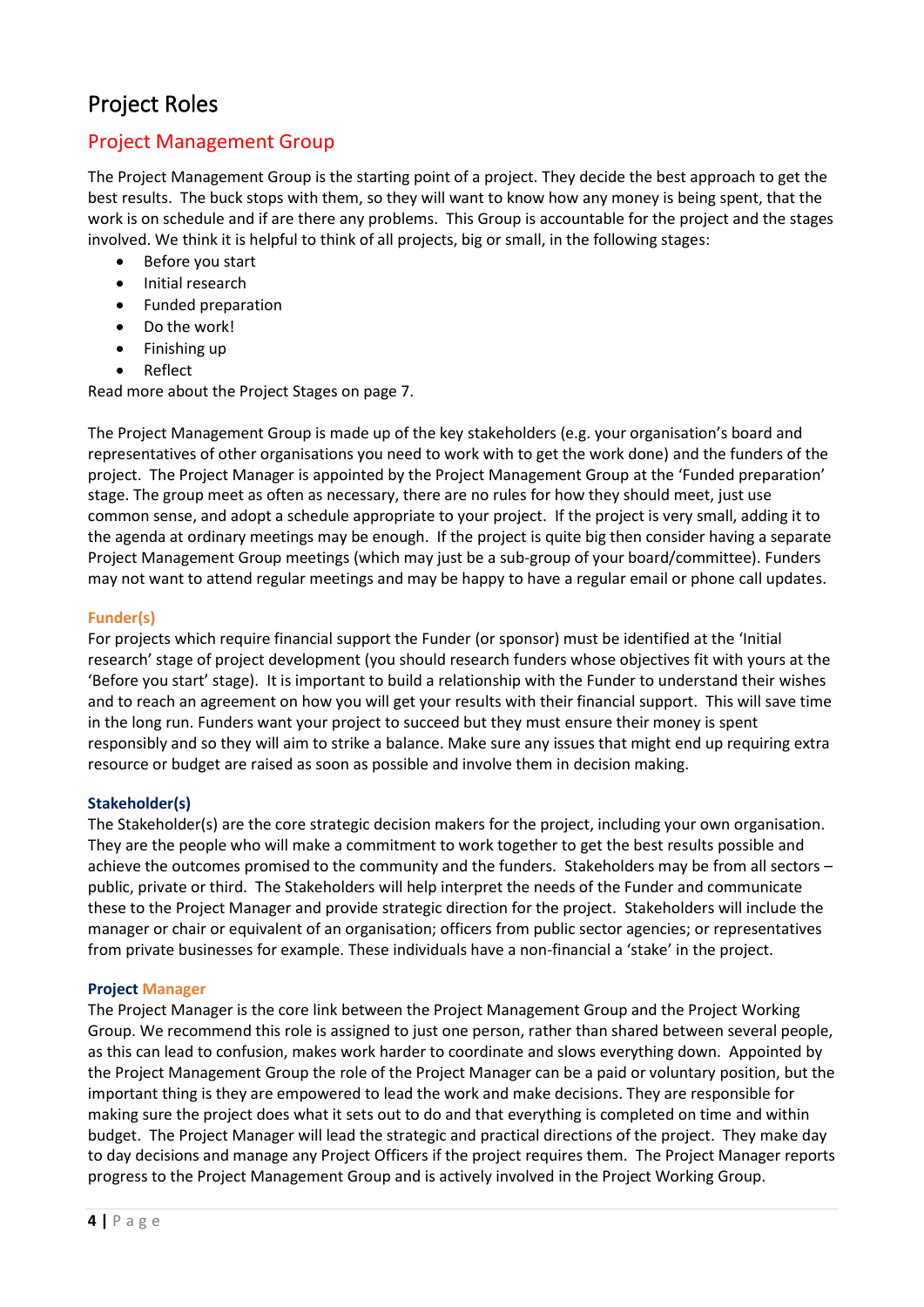## Project Working Group

This is the group responsible for doing the practical work to turn ideas from the Project Management Group into reality. They plan the day-to-day detail together. The Project Manager provides the main link between the Management Group and the Working Group and leads the Working Group.Identifying more people to form the Project Working Group is not always necessary for every project, smaller projects may identify representatives from the Project Management Group to make up a Project Working Group.

#### **Partner(s)**

This is an expert role and can be held by more than one person if required. Partners at this level are often potential service users themselves and understand how the project output will be used and have the technical skills to develop it. Working Group Partners can be volunteers, paid staff or paid consultants. They help ensure that the project output will be technically correct or fit for purpose. In the case of a community garden, Partners may be gardeners, volunteer managers or architects.

#### **Community Representative(s)**

This is a community needs-based role and can be held by more than one person if required. Community representatives can be volunteers or paid staff to the project. They have lived experience of the community; represent its needs and help to ensure that the project output will get the right results. For example, someone who can link the community garden to tackling social isolation issues or family and youth activities.

#### **Supporting Role(s)**

Supporting roles can be paid staff, volunteers or paid consultants who will join to do something specific or occasional, such as a trainer, advisor or workshop facilitator. Supporting roles are not essential to every project and will be dependent on the project resources available such as funding. Supporting Role representatives can be guests invited to a one-off meeting. If short-term project officers are needed for a specific piece of work, they will be involved in the Project Working Group in a Supporting Role.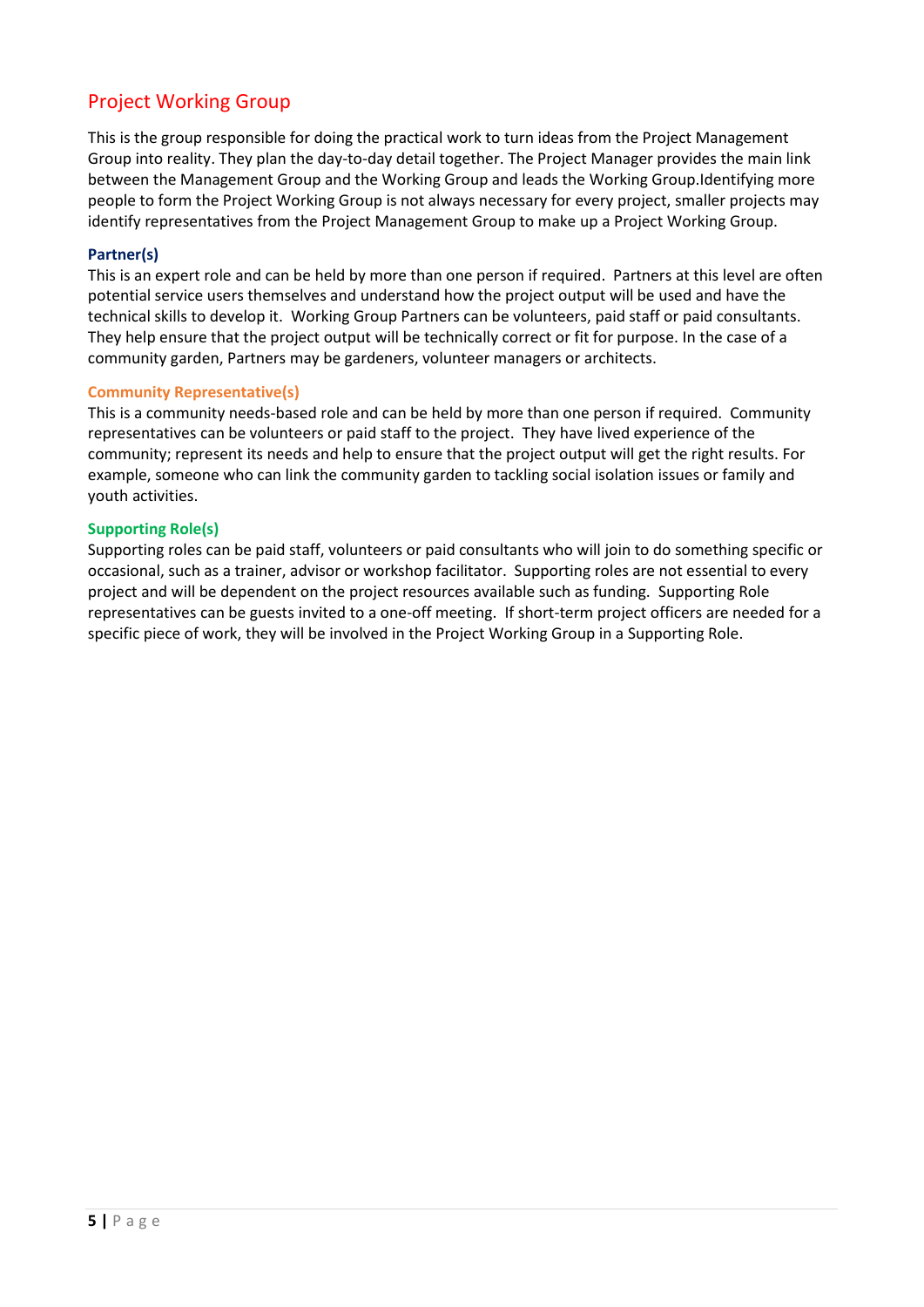## <span id="page-5-0"></span>**Setting Objectives**

As soon as you have an idea for a project, consider your objectives. These are the steps you need to take on the road to achieving your idea. How do you get from that idea to create a community garden, to pulling out your first tattie? Sometimes it helps to work backwards to identify the steps, and sometimes the steps only become clear once you start down the road. Either way, objectives need to be SMART, and funders will recognise this way of thinking about them. So, for each objective or step, consider the following:



You might find some funders are looking to see you have considered the environment or the three pillars of sustainability (people, planet and profit). Do people buy into your objectives? Will your objectives have any (positive or negative) economic or environmental impacts?

Try [www.planetsutherland.com](http://www.planetsutherland.com/) for ideas on environmental impacts.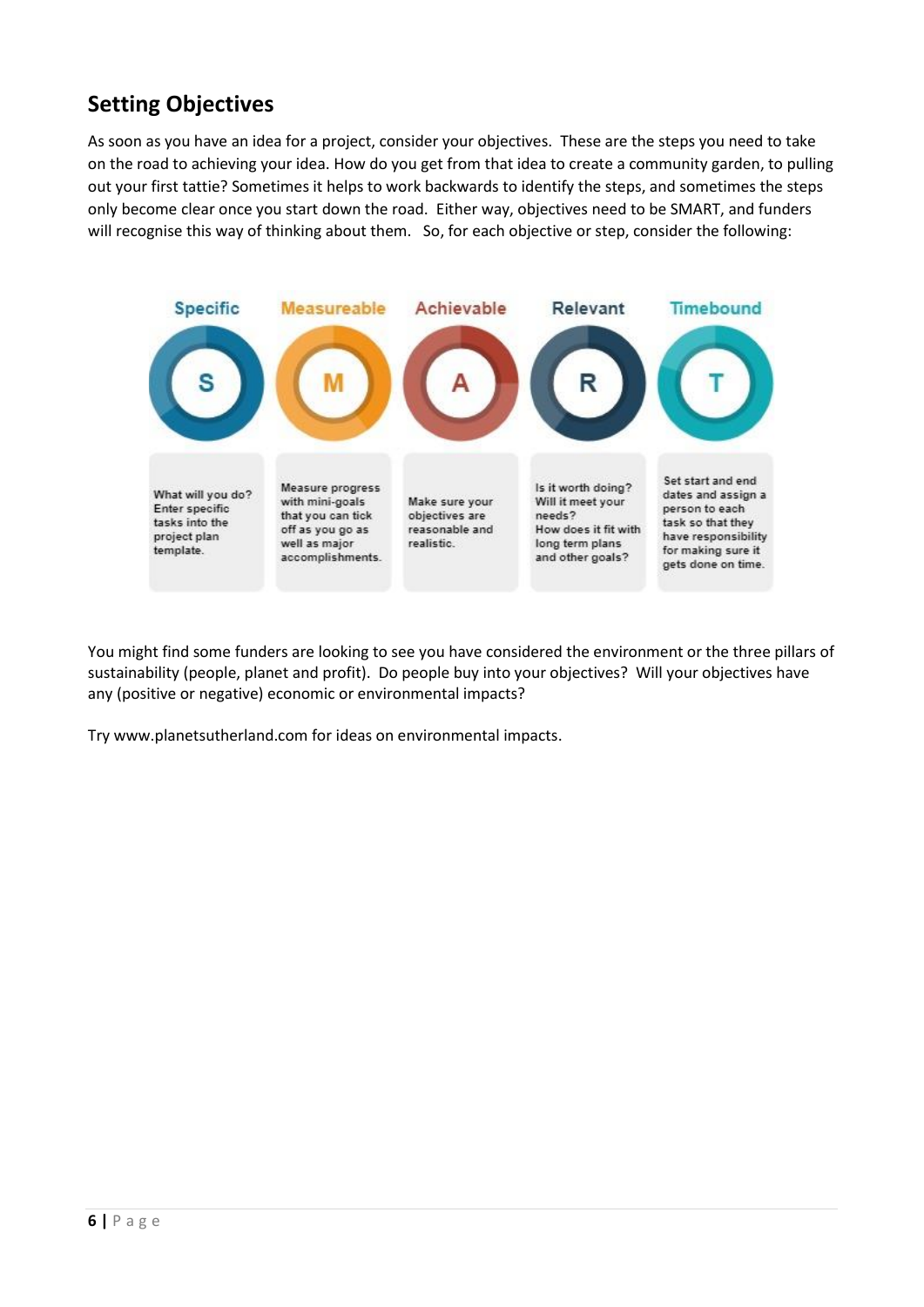## <span id="page-6-0"></span>Project Stages

All community projects begin with a need, challenge or opportunity but moving from recognising these to doing something tangible to bring about change usually follows a process which has been broken down in the project stages diagram below.

Using the Checklists under each of the headings will help to demonstrate that you have considered all Project Stages. You do not have to tick everything, just do what is relevant for you and your project.



#### **1. Before you start**

All projects start with an idea. At this stage check whether the project is worthwhile and if the effort and anticipated costs of the next stage justify the outcomes.

| Identify the challenge or opportunity. Make sure you can write this down clearly                 |  |
|--------------------------------------------------------------------------------------------------|--|
| Research potential funders and what funding is available if the project needs money              |  |
| Consider a rough budget                                                                          |  |
| Consider what options are available to bring about change                                        |  |
| Consider what will happen if you do nothing                                                      |  |
| Identify who will make up the Project Management Group                                           |  |
| Identify project outcomes, and initial objectives (see page 6), these will form the requirements |  |
| that must be met before the project is signed off in the Finishing Up stage                      |  |
| Start to share your project idea                                                                 |  |
| Use the Community Project Model template on page 1 to establish required roles and               |  |
| responsibilities                                                                                 |  |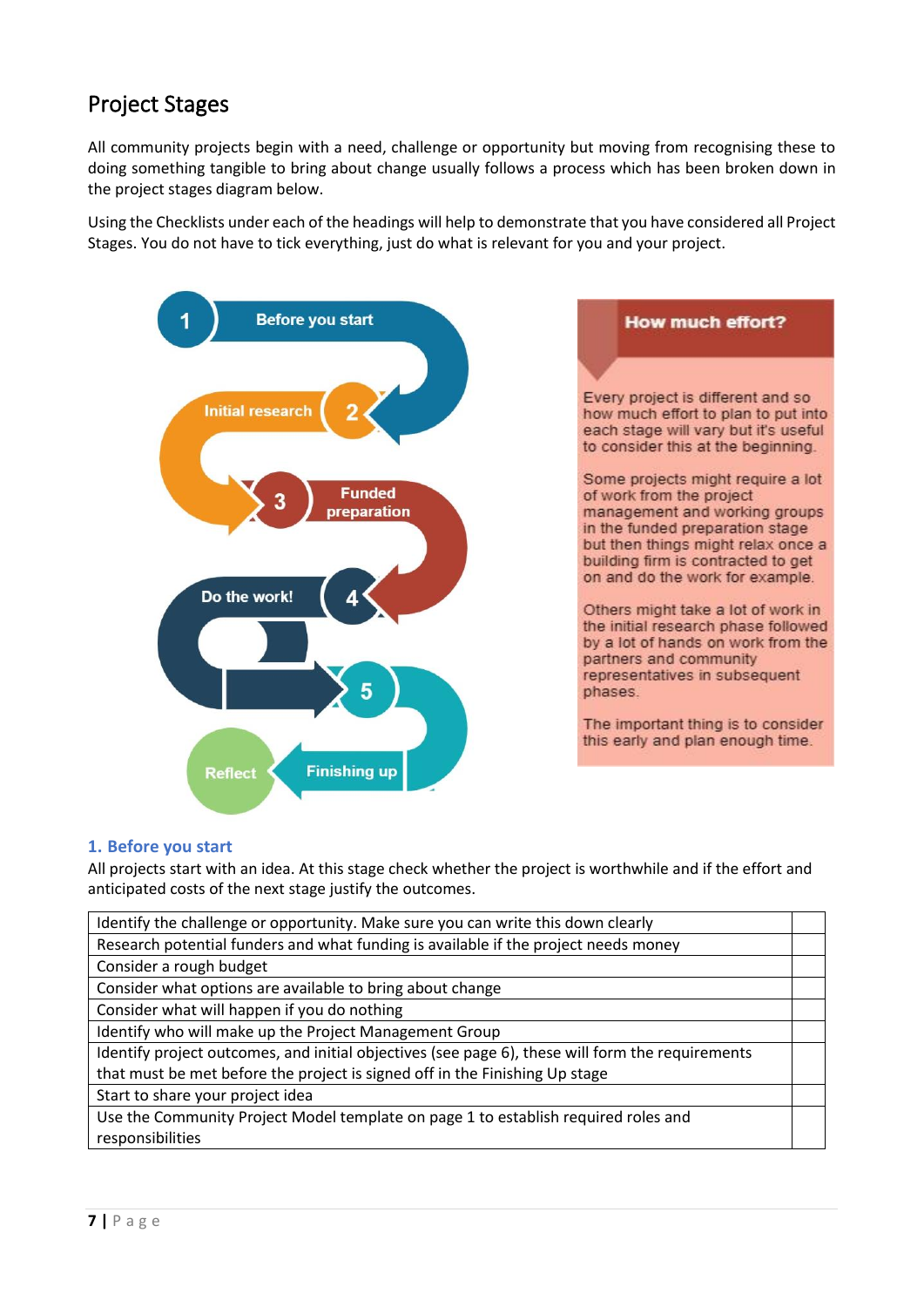#### **2. Initial research**

Gather some evidence of the challenge or opportunity and get some initial quotes for any work that will need done. What is the situation today, gather proof, and how will this have changed at the end of your project? Consider if you can measure it, e.g. there is currently nowhere for families to meet and socialise outdoors. By the end of our project there will be four family gardening events each year. Many funders will not pay expenses that are incurred during this phase, so make sure you do not start the work yet!

Conduct research - for example community survey, Facebook polls, interviews or focus groups Gather letters of support – this may include local politicians, community councils, other community groups, potential service users Gather cost quotes and estimates if required Identify potential project partners that will join the Project Working Group Start to build relationships with potential funders Apply for funding, remember to include a launch budget to celebrate your success, and maximise the number of people who are aware that the new service or product is available

#### **3. Funded preparation**

Once you have confirmed a funder, build firm foundations for your project.

| Set up the Project Working Group: recruit the right staff and/or     |  |
|----------------------------------------------------------------------|--|
| volunteers if needed                                                 |  |
| Plan the work. Agree on how you will know the project is finished.   |  |
| What are the essential requirements without which you cannot call    |  |
| the project complete? What are the non-essential 'nice to haves'?    |  |
| Consider how you can build in regular, detailed planning and         |  |
| reporting to the Project Management Group (including your funder)    |  |
| into your timescale. You can use the Project Progress Report         |  |
| template in Appendix C to get some ideas.                            |  |
| Get detailed costs and agree work with the Project Working Group     |  |
| Create and confirm the project budget                                |  |
| The Project Management Group should create a Project Plan at the     |  |
| right level of detail, considering the planning horizon (see right). |  |
| Identify project risks, what might go wrong and how will you avoid   |  |
| this or prepare for it?                                              |  |
| <b>Agree Project Reporting timescales</b>                            |  |
| Populate the Project Plan – use Project Plan template in Appendix B  |  |
| Thoroughly consider and decide on your SMART objectives (page 6)     |  |

#### **Planning horizon**

Always plan the appropriate level of detail. If you have a short project you might be able to make a detailed work plan for all the work from start to finish. If working on a longer project you might be better making a rough plan and building in detail as you get closer to the event as its not always possible to accurately predict what work is needed far in advance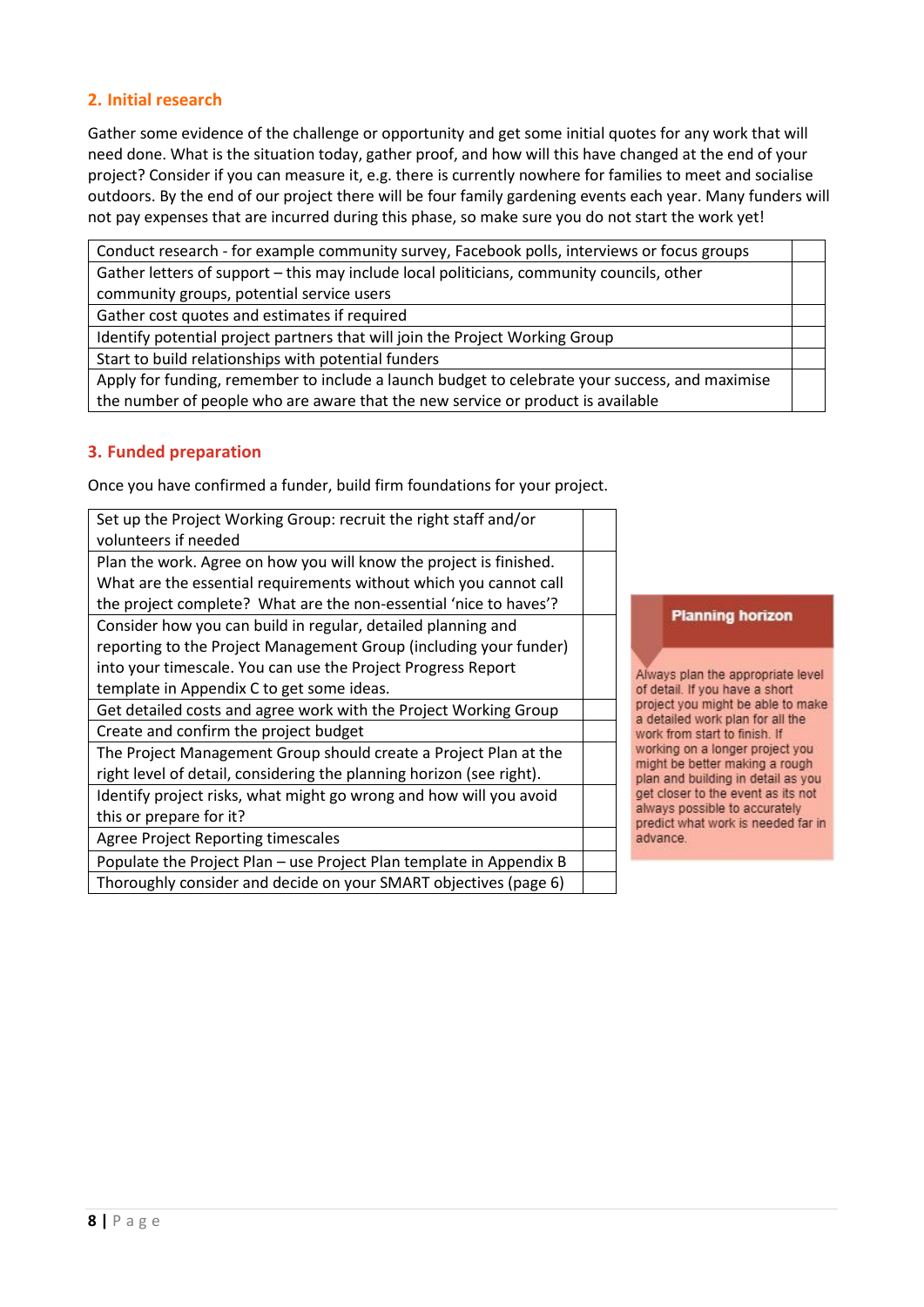#### **4. Do the work!**

Even the best laid plans sometimes have to change, so plan how you will respond when things change. Test out what you are doing with the people who will end up using the project results. For example, show people plans for the community garden or invite people into the garden space and get them to walk around it, then respond to their feedback. Be prepared to go back and repeat work when you receive feedback from a test or review, this will ensure the project is fit for purpose. Report your progress regularly to the Project Management Group so that no one gets any big surprises when things do have to change.



 $\bullet$  The Proiect Working Group (if you have one) creates a detailed Action Plan for the day-to-day tasks that need to happen to meet your SMART objectives. In this step, agree what tasks need carried out, and by who. Who will do the task is important, if there isn't a person identified to do a job then that job won't get done! Use the template on pag[e 12](#page-11-0) to help work this out if you need. Agree how you will know each task is finished. For example, is the task 'order a tool-shed for the garden' complete once you have placed the order, or when the shed physically arrives on-site? What is essential for the objective to be achieved (shed has a roof)? What is negotiable (shed has windows)? Do not forget to set deadlines for tasks.

**2** Get busy doing the work! Follow your Action Plan if you have one.

Everyone involved with doing the work (the Project Working Group) should meet regularly to track progress, discuss obstacles, and celebrate successes. If you are working alone, identify a mentor from the Project Management Group to bounce ideas off.

**4** Test your work, create first drafts or proposed solutions, and run them by the people who will be affected by your project. This is where you might have a list of people who you want to check over your work. To continue the garden example, they may be invited to an open day to see how the garden is progressing. This is an opportunity to test whether wheelchairs can get around corners properly, or if there are any other observations that you can use to improve your designs.

 $\bullet$  Be prepared to go back to the drawing board if drafts or solutions are not going to work once they've been tested.

Leave some time to develop instructions or information for future development before you launch.

Create an Action Plan (use the Project Plan template on page [11,](#page-10-0) put in more detail for each task) Agree how you will know each task is complete, so that everyone agrees that everything is done Plan regular update Project meetings, identify and meet with a mentor if required Schedule review and testing of your project work, leave time for a few different versions if what

you are creating is complicated or controversial

Develop instructions or a report on how you did the work so that future improvements or developments can be easily carried out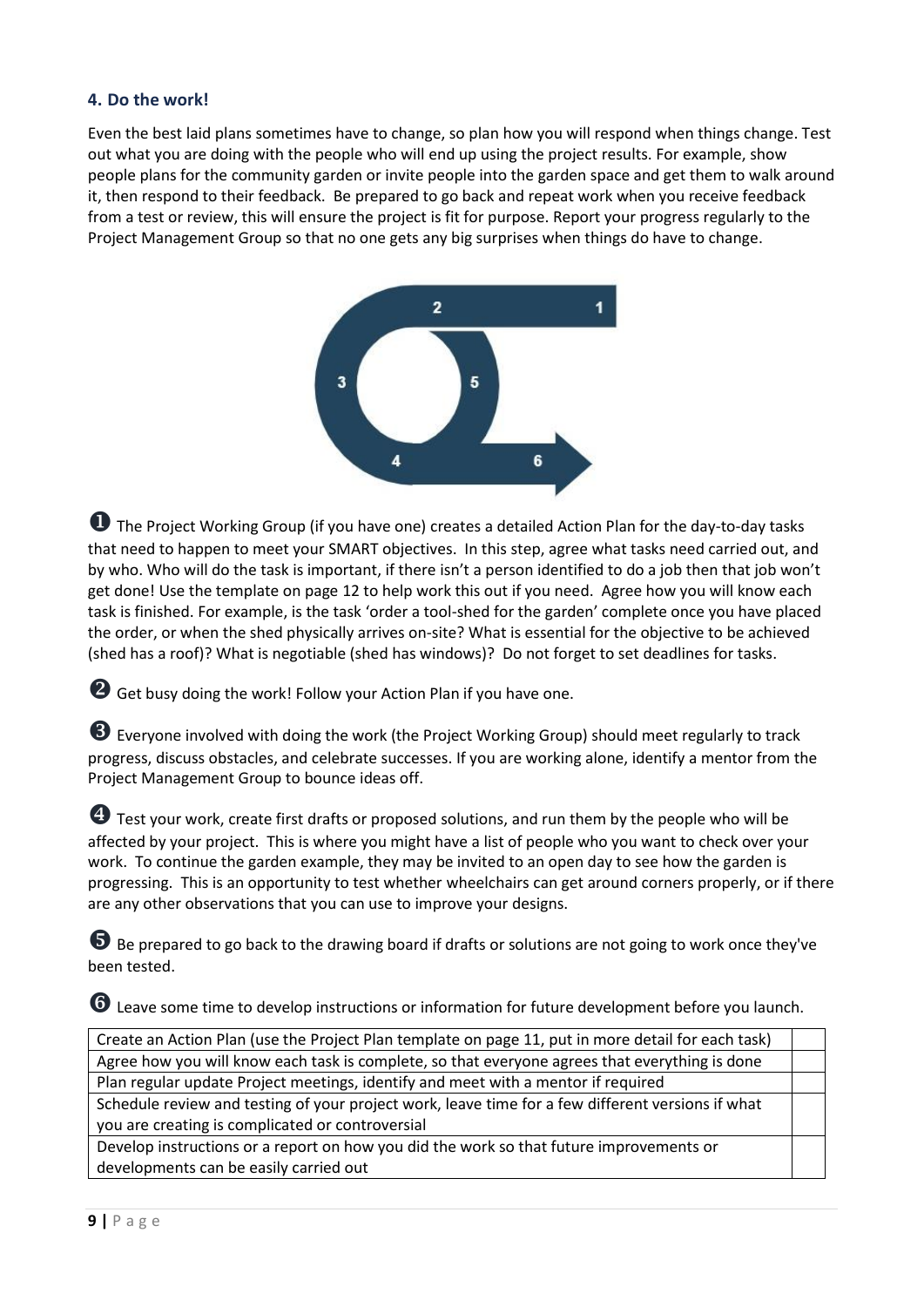#### **5. Finishing up**

Train any volunteers or staff in the use of what you have developed and supporting them to get going. Perhaps an orientation day for any new staff or volunteers to show them where everything is, how it works and what to do if there are any problems. This is the stage where the Project Management Group checks all the original objectives and agrees that the project is complete. Finally, launch your product, service, or whatever it is you have created!

Request permission to launch from the Project Management Group, once they agree all the requirements have been met. Organise any training sessions

Launch your project! Organise an event, write a press release, set up an online webinar – use a format suitable to you and your project

Complete final reporting to Funder and Project Management Group

#### **6. Reflect**

In this stage, write up a final report, it does not have to be long but it is useful to reflect on whether the project achieved what it set out to do. Record what went well, and not so well. This is helpful for you and your funders to pass on best practice or lessons learned to other communities and to improve your next project, whether it is delivered by you, or your successors.

| Ask everyone who worked on the project to give their insights and opinions                  |  |
|---------------------------------------------------------------------------------------------|--|
| Write down your own opinions on how the project went                                        |  |
| Revisit the measures that you set up in the Initial Research stage, have you achieved them? |  |
| Consider all the things that went wrong and why                                             |  |
| Document all the solutions you found to challenges                                          |  |

#### **Created by:**

#### **Sutherland Adaptive and Collaborative Communities (SACC) Project**

The SACC project ran from August 2020 to April 2022. Embedded in the Sutherland Community Partnership and administered by the Kyle of Sutherland Development Trust, it's primary aim was to tackle inequalities in Sutherland. Five areas, Creich, Golspie, Helmsdale, Brora and Kinlochbervie, had been identified as priority localities in Sutherland by the Community Partnership. Project staff supported these localities by helping to develop project ideas, funding proposals and creating a wellbeing website, resilience plans and this toolkit. The project was funded by the Scottish Government through the Aspiring Communities Fund.







**EUROPE & SCOTLAND** Social Investing in a Smart, Sustainable and Inclusive Future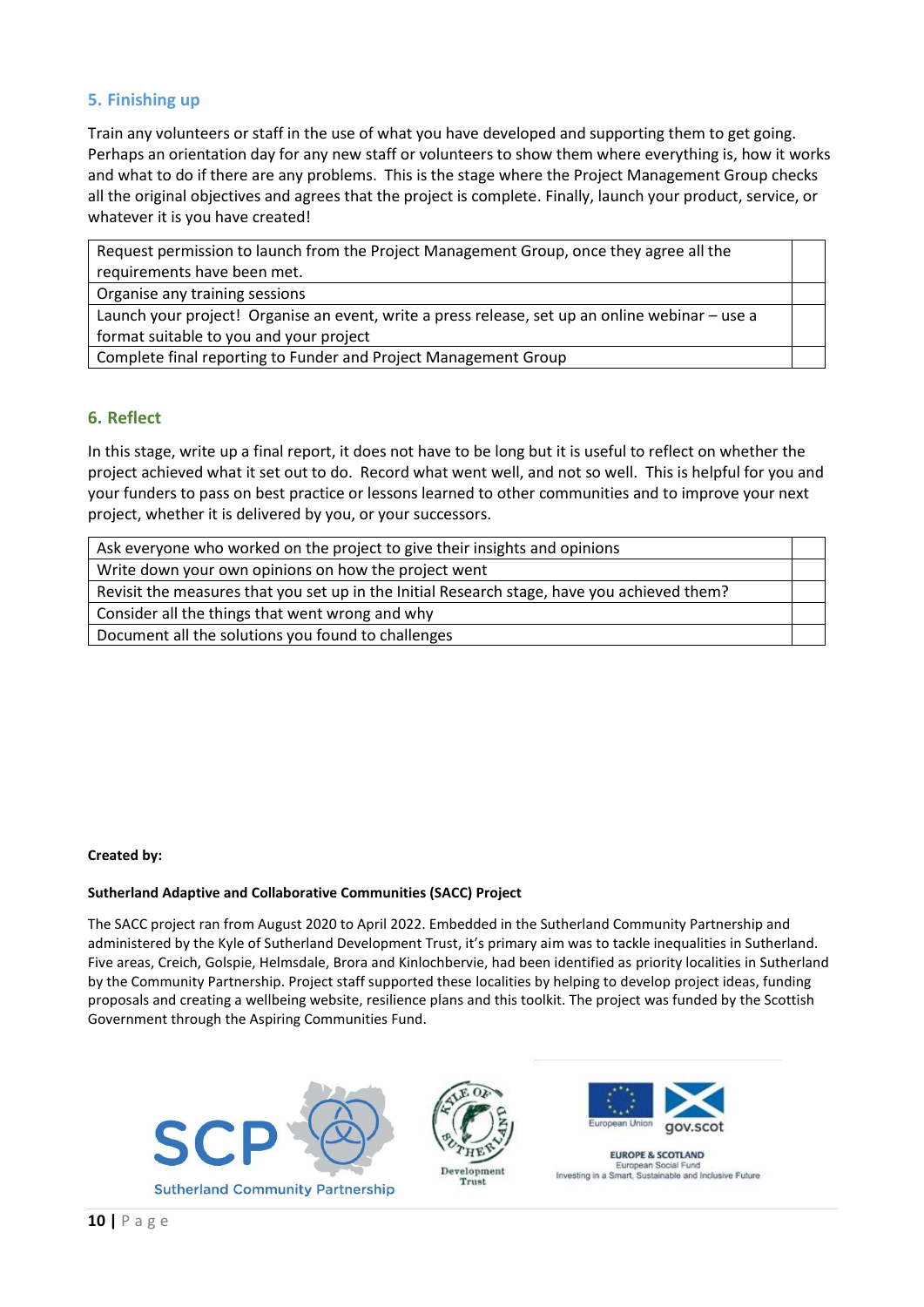# <span id="page-10-0"></span>Appendix A: Blank Community Project Model

Based on the Project Roles descriptions contained within the Toolkit, consider who, or which organisation fits into each circle.



#### **Example:**

Helmsdale & District Development Trust identified that the community wanted to start a new growing initiative. Their 'Project Management Group' included the Trust, Timespan (where produce was eventually sold) and HIE through the Strengthening Communities directorate. The Trust's treasurer coordinated the work, turning the aspirations of the Project Management Group into actions. They worked with an Engineer and Gardener to ensure the technical aspects of site selection and building (e.g. a polytunnel) were done well. Volunteers who also sit on the Trust board helped with the work and were able to input lived experience into the planning of the garden, adding raised beds and an accessible toilet to allow volunteers with reduced mobility to get involved.

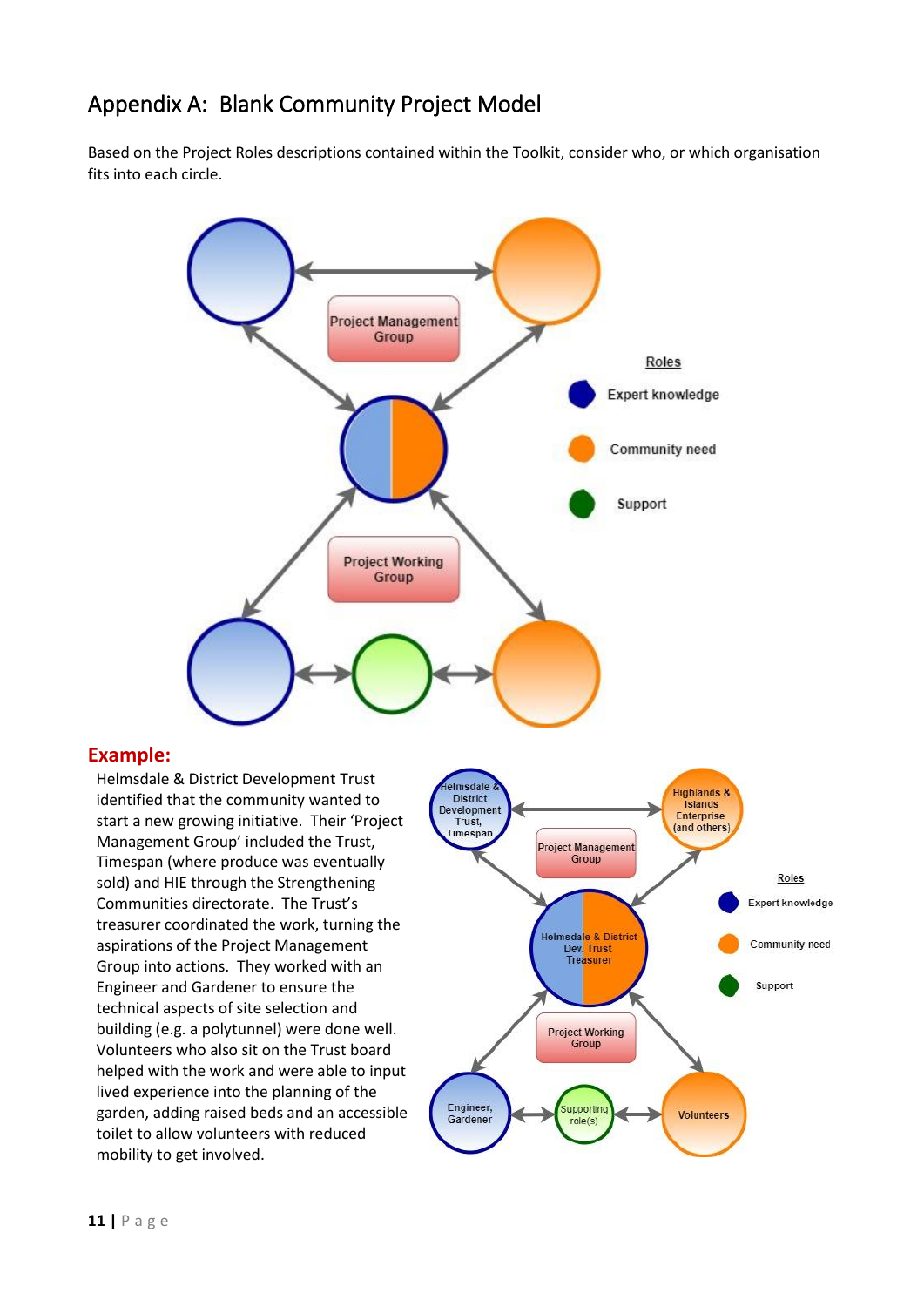# Appendix B : Project Plan template

<span id="page-11-0"></span>

| What?                                                                                                                                                                                                                 | When?      |          | <b>Result</b>                                                                           | <b>Measure</b>                                                                                                  | Who?                                                      |
|-----------------------------------------------------------------------------------------------------------------------------------------------------------------------------------------------------------------------|------------|----------|-----------------------------------------------------------------------------------------|-----------------------------------------------------------------------------------------------------------------|-----------------------------------------------------------|
| List each task you will need to carry out to<br>complete your project. Be specific!<br>Sometimes it helps to start with the finished<br>product and then think about what steps you<br>will have to take to reach it. | Start date | End date | What will have happened as a<br>result of this task? Think back to<br>SMART objectives. | How will you measure<br>what has changed as<br>a result of this task?<br>Consider the M in<br>SMART objectives. | Assign a person or a role<br>rather than an organisation. |
|                                                                                                                                                                                                                       |            |          |                                                                                         |                                                                                                                 |                                                           |
|                                                                                                                                                                                                                       |            |          |                                                                                         |                                                                                                                 |                                                           |
|                                                                                                                                                                                                                       |            |          |                                                                                         |                                                                                                                 |                                                           |
|                                                                                                                                                                                                                       |            |          |                                                                                         |                                                                                                                 |                                                           |
|                                                                                                                                                                                                                       |            |          |                                                                                         |                                                                                                                 |                                                           |
|                                                                                                                                                                                                                       |            |          |                                                                                         |                                                                                                                 |                                                           |
|                                                                                                                                                                                                                       |            |          |                                                                                         |                                                                                                                 |                                                           |
|                                                                                                                                                                                                                       |            |          |                                                                                         |                                                                                                                 |                                                           |
|                                                                                                                                                                                                                       |            |          |                                                                                         |                                                                                                                 |                                                           |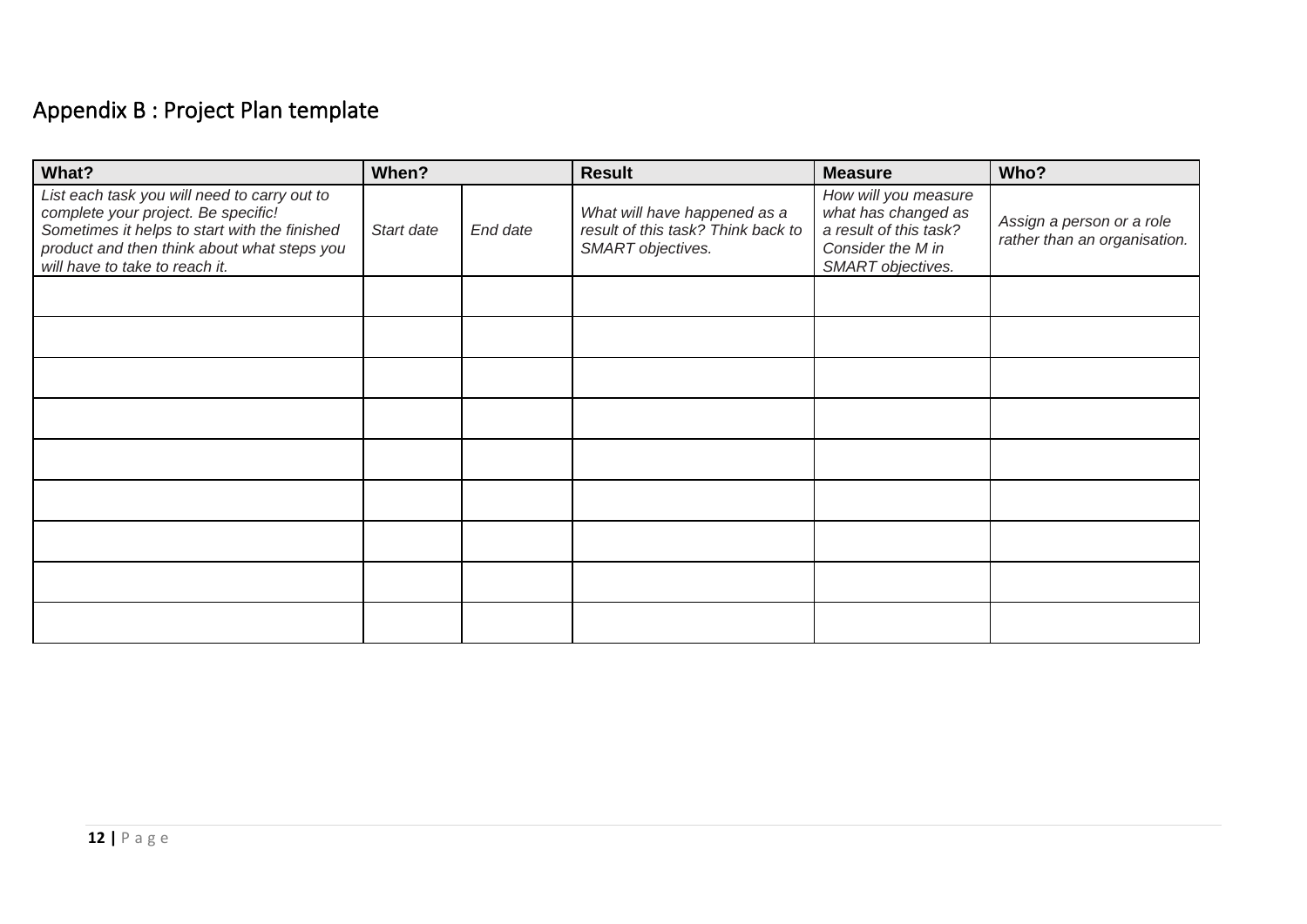# Appendix C: Project Progress Report template

# PROJECT PROGRESS REPORT

[Project Name]

## Project Summary

| <b>Report Date</b> | Period covered   | Prepared By |
|--------------------|------------------|-------------|
| Date               | Date – to - Date | <b>Name</b> |

## Progress Summary

What has happened since the last report / start of the project? List the successes and any frustrations.

## Project Overview

| <b>Tasks</b> | % Done | Due date | Who is doing the work? | <b>Notes</b> |
|--------------|--------|----------|------------------------|--------------|
|              |        |          |                        |              |
|              |        |          |                        |              |
|              |        |          |                        |              |
|              |        |          |                        |              |
|              |        |          |                        |              |
|              |        |          |                        |              |

# Budget Overview

| Item | Spent | % of total | On track? | <b>Notes</b> |
|------|-------|------------|-----------|--------------|
|      |       |            |           |              |
|      |       |            |           |              |
|      |       |            |           |              |
|      |       |            |           |              |
|      |       |            |           |              |
|      |       |            |           |              |
|      |       |            |           |              |
|      |       |            |           |              |